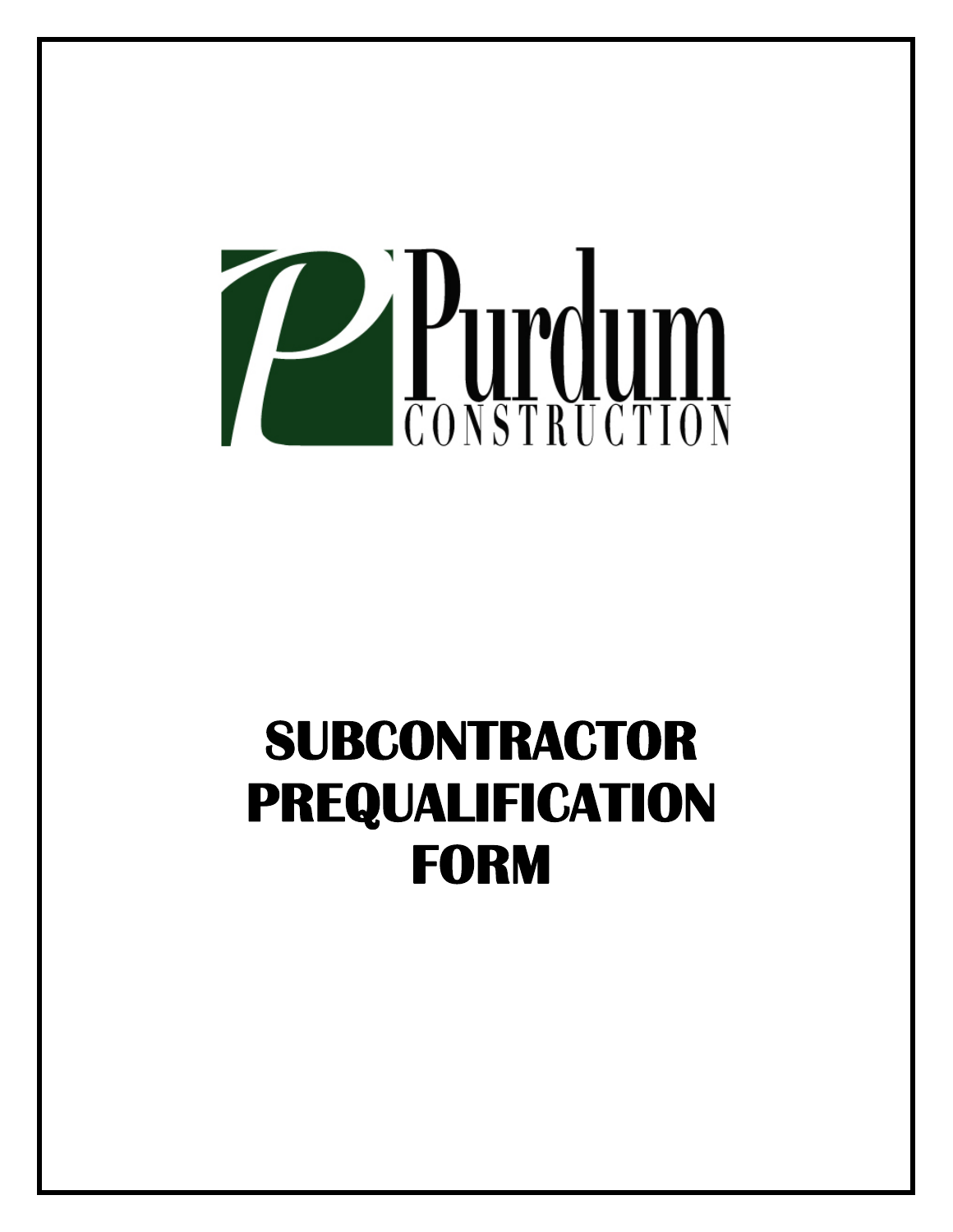# **SUBCONTRACTOR PREQUALIFICATION FORM**

| Name of Firm:          |                                                                                                                                                                                                                                                                                                                                                                    |                                 |           |
|------------------------|--------------------------------------------------------------------------------------------------------------------------------------------------------------------------------------------------------------------------------------------------------------------------------------------------------------------------------------------------------------------|---------------------------------|-----------|
| <b>Street Address:</b> |                                                                                                                                                                                                                                                                                                                                                                    |                                 |           |
|                        | Mailing Address (if different):                                                                                                                                                                                                                                                                                                                                    |                                 |           |
| City:                  | <u> 1989 - Andrea Station Barbara, amerikan per</u>                                                                                                                                                                                                                                                                                                                | State:<br><u> Alban Maria (</u> |           |
|                        | $\begin{picture}(150,10) \put(0,0){\vector(1,0){100}} \put(15,0){\vector(1,0){100}} \put(15,0){\vector(1,0){100}} \put(15,0){\vector(1,0){100}} \put(15,0){\vector(1,0){100}} \put(15,0){\vector(1,0){100}} \put(15,0){\vector(1,0){100}} \put(15,0){\vector(1,0){100}} \put(15,0){\vector(1,0){100}} \put(15,0){\vector(1,0){100}} \put(15,0){\vector(1,0){100}}$ | Fax (                           |           |
| Contact:               | <u> 1989 - Johann Barn, mars ann an t-Amhair an t-Amhair an t-Amhair an t-Amhair an t-Amhair an t-Amhair an t-Amh</u><br>Name                                                                                                                                                                                                                                      | Title                           | Extension |
| Contact:               | Name                                                                                                                                                                                                                                                                                                                                                               | Title                           | Extension |
| Contact:               | Name                                                                                                                                                                                                                                                                                                                                                               | Title                           | Extension |

# **LIST THE TRADES IN WHICH YOU ARE EXPERIENCED:**

I

I

j

Ξ

# **LIST THE TYPE OF WORK YOUR ORGANIZATION USUALLY SUBCONTRACTS TO OTHERS:**

# **LIST THE GEOGRAPHICAL AREAS/STATES/COUNTIES IN WHICH YOUR FIRM PREFERS TO DO BUSINESS:**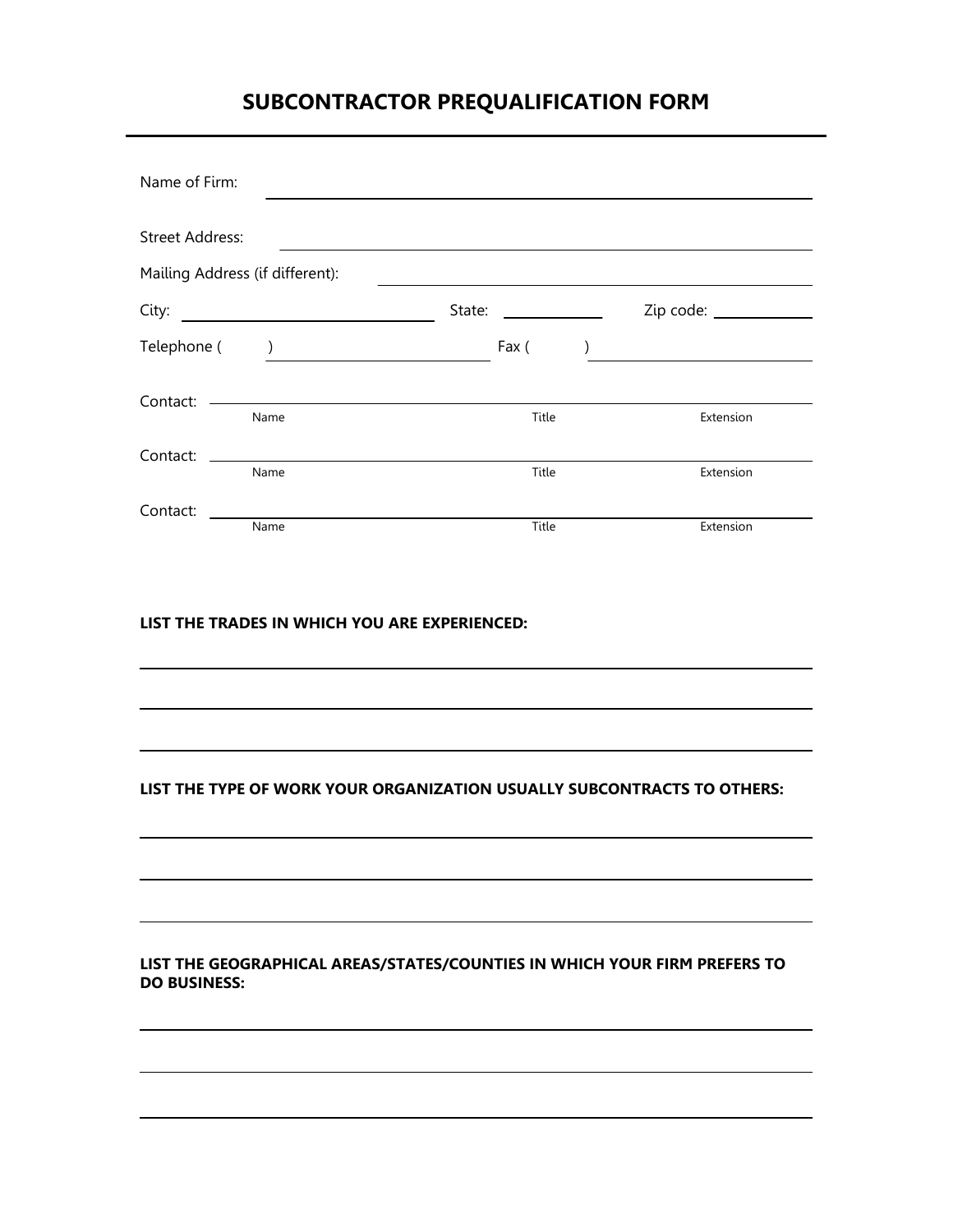# **MINIMUN AND MAXIMUM JOB RANGE (IN DOLLARS) WITHIN WHICH YOU PREFER TO CONDUCT YOUR BUSINESS:**

| Minimum:                                       | Maximum:                                                                                                                                        |
|------------------------------------------------|-------------------------------------------------------------------------------------------------------------------------------------------------|
| <b>WORK TYPICALLY PERFORMED:</b>               | Non-Union:<br>Union:                                                                                                                            |
| IF INVOLVED IN SHOP FABRICATION, IS YOUR SHOP: |                                                                                                                                                 |
|                                                | $\Box$ Non-Union: $\Box$                                                                                                                        |
| <b>EQUIPMENT:</b>                              | IF INVOLVED IN FABRICATION, PROVIDE SQUARE FOOTAGE OF SHOP AND RELATED                                                                          |
|                                                |                                                                                                                                                 |
|                                                |                                                                                                                                                 |
|                                                |                                                                                                                                                 |
|                                                | <b>CURRENT STAFFING AT OFFICES PROVIDING ADMINISTRATIVE SUPPORT:</b>                                                                            |
|                                                |                                                                                                                                                 |
|                                                |                                                                                                                                                 |
|                                                |                                                                                                                                                 |
|                                                | NAME OF YOUR KEY CONSTRUCTION AND MANAGEMENT PERSONNEL AND BRIEF<br><b>DESCRIPTION OF QUALIFICATIONS</b> (attach additional pages if necessary) |
|                                                |                                                                                                                                                 |
|                                                |                                                                                                                                                 |
|                                                | LIST THE TRADES YOUR FIRM NORMALLY EMPLOYS, AND CURRENT LEVEL OF STAFFING:                                                                      |
| <b>Trade</b>                                   | Number of Employees<br>Union<br>Non-Union                                                                                                       |
|                                                |                                                                                                                                                 |
|                                                |                                                                                                                                                 |

L,

 $\overline{\phantom{0}}$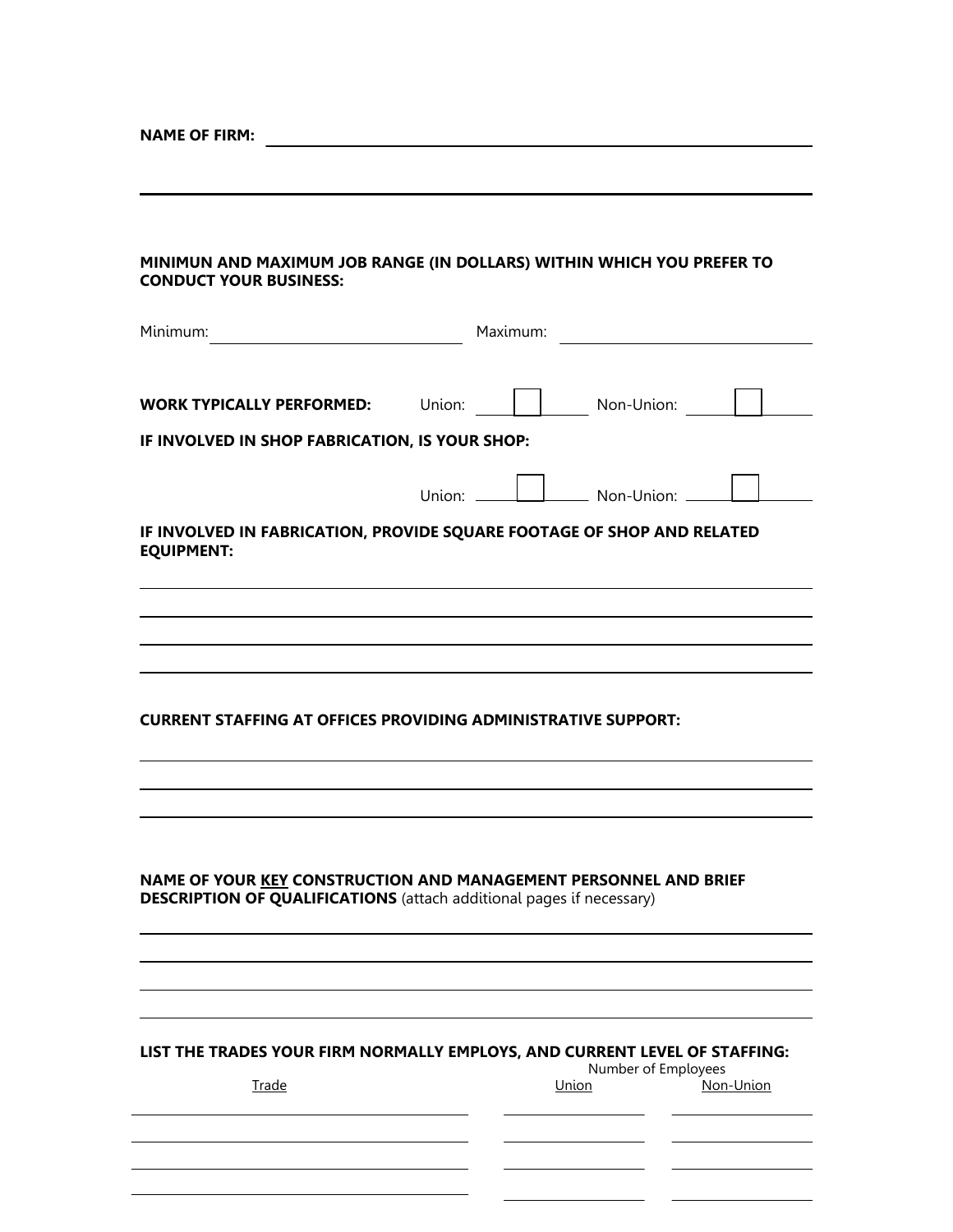**NAME OF FIRM: \_\_\_\_\_\_\_\_\_\_\_\_\_\_\_\_\_\_\_\_\_\_\_\_\_\_\_\_\_\_\_\_\_\_\_\_\_\_\_\_\_\_\_\_\_\_\_\_\_\_\_\_\_\_\_\_\_\_\_\_\_\_\_** 

| <b>INDICATE YOUR TYPE OF BUSINESS ORGANIZATION:</b>                        |                                                                                                                      |                                                                                                                                 |
|----------------------------------------------------------------------------|----------------------------------------------------------------------------------------------------------------------|---------------------------------------------------------------------------------------------------------------------------------|
| <u> 1999 - Jan Bartha, Amerikaansk kon</u><br>Corporation:                 | Partnership:                                                                                                         | Sole Owner:                                                                                                                     |
| <b>Name of Officers:</b>                                                   |                                                                                                                      |                                                                                                                                 |
| ➤                                                                          |                                                                                                                      |                                                                                                                                 |
| President<br>⋗                                                             |                                                                                                                      |                                                                                                                                 |
| Vice President<br>↘                                                        |                                                                                                                      | and the control of the control of the control of the control of the control of the control of the control of the                |
| ⋗<br>Treasurer                                                             |                                                                                                                      | ,我们也不会有一个人的人,我们也不会有一个人的人,我们也不会有一个人的人。""我们的人,我们也不会有一个人的人,我们也不会有一个人的人。""我们的人,我们也不会                                                |
| State and Year Business Founded:                                           |                                                                                                                      | <u> 1989 - Johann Marie Barn, mars and de Branch and de Branch and de Branch and de Branch and de Branch and de Br</u>          |
| INDICATE IF YOUR BUSINESS QUALIFIES AS ONE OF THE FOLLOWING:<br>MBE<br>SBE |                                                                                                                      | WBE                                                                                                                             |
| <b>BANKING REFERENCE:</b>                                                  |                                                                                                                      |                                                                                                                                 |
| Name:                                                                      |                                                                                                                      |                                                                                                                                 |
| Address:                                                                   |                                                                                                                      |                                                                                                                                 |
|                                                                            | Fax: $($                                                                                                             | $\big)$<br><u> 1989 - Andrea Albert III, politik a postal de la provincia de la provincia de la provincia de la provincia d</u> |
|                                                                            |                                                                                                                      |                                                                                                                                 |
| <b>NAME OF BONDING COMPANY:</b>                                            |                                                                                                                      |                                                                                                                                 |
| Name:                                                                      |                                                                                                                      |                                                                                                                                 |
| Address:                                                                   |                                                                                                                      |                                                                                                                                 |
| Telephone: (                                                               | Fax: (                                                                                                               |                                                                                                                                 |
| Contact:                                                                   |                                                                                                                      |                                                                                                                                 |
| Present Bonding Capacity:                                                  | <u> 1980 - Jan James James Barbara, político establecente de la propia de la propia de la propia de la propia de</u> |                                                                                                                                 |
|                                                                            |                                                                                                                      |                                                                                                                                 |
|                                                                            |                                                                                                                      |                                                                                                                                 |
| <b>BUSINESS VOLUME</b> (new bookings):                                     | <b>New Contracts</b>                                                                                                 | <b>Billings</b>                                                                                                                 |
| <b>Current Year</b>                                                        |                                                                                                                      |                                                                                                                                 |

and the control of the control of the control of the control of the control of the control of the control of the

L,